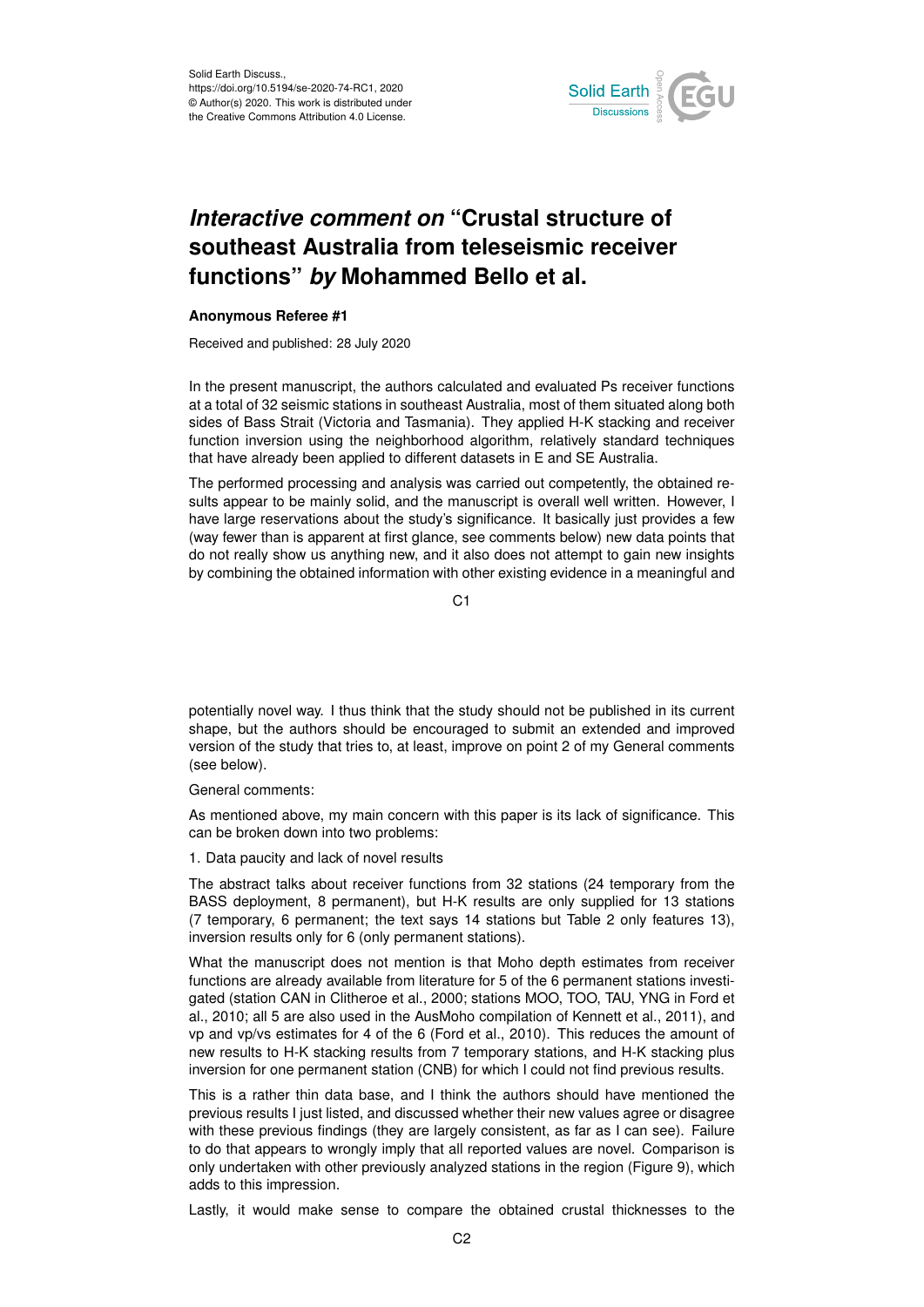Australia-wide Moho model AusMoho (freely available from the webpage of ANU: http://rses.anu.edu.au/seismology/AuSREM/AusMoho/). This interpolated model offers predictions (interpolated values) for the positions of the newly analysed stations, thus it offers the possibility to check whether these results change or confirm the current state of knowledge (at first glance, they rather confirm).

## 2. Lack of constraints for interpretation

The authors offer a detailed introduction to models of crustal formation and geologic evolution of SE Australia in Sections 1 and 2. I am no expert in these things, but I get the impression that a thorough survey of the literature was performed.

The Discussion section then attempts to relate the rather poor data base (see above) to all kinds of geological processes that have been previously proposed. I think the authors are doing an OK job in relating their results to some published works, but the central problem is that the few newly obtained data are mostly interpreted in isolation. It would make a lot of sense to do cross plots with results from other geophysical studies, trying to see more by combining different datasets. This is not done at all, which is even more surprising considering that the first author published two other seismological studies on the same area, even partially using the same stations, last year (Bello et al., 2019a,b; teleseismic tomography and shear-wave splitting). While both of these methods rather illuminate deeper, sub-crustal structure, a combined interpretation would allow a much better discussion and potentially offer novel insights. I wonder why this is not done here, unless the authors want to publish this in yet another paper (which would be slicing it rather thinly). Looking at these previous papers, I also wonder why there was no attempt to use at least some of the huge number of WOMBAT temporary stations that was harvested for the teleseismic tomography in the present study, to derive some more (novel) data points.

In the following I will supply more minor comments by line number:

ll.24/25: I found it rather confusing that the authors talk about vp/vs ratio and Poisson

 $C3$ 

ratio separately (here and also in Section 7.2), although these properties are directly related (see Equation 2) and thus one does not offer additional information compared to the other.

ll.54-57: Some parts of a sentence are apparently missing here.

ll.93-100: If VanDieland is just a conceptual microcontental block in one of the models that is routinely used to explain the genesis of the region, why is the term used to reference station locations (e.g. Table 2). Shouldn't geographical regions that are independent of interpretation framework be used for this?

ll.102-154 (Section 3): I personally dislike this type of listing of existing studies, going study by study and explaining the methodology of each. This is unnecessarily bloated and in the end the reader doesn't take away much beyond "people have worked in this area before". It would be better to include the geophysical evidence into the presentation of evolution concepts given in Section 2 (and partly Section 1).

l.152: part of the sentence is missing (?)

ll.174/175: I disagree on this claim

l.185: "by using the clarity of the direct arrivals"; was this a purely visual selection or were there fixed criteria? Some more detail would be useful

l.208: Although the paper of Zhu and Kanamori (2000) is cited here, the used weighting scheme (0.6/0.3/0.1) is not the same as in that paper (0.7/0.2/0.1).

l.213: How robust is the use of standard deviations as uncertainty estimates when there are only 4-6 measurements (as is the case for 5 of the 13 stations, see Table 2)? This should at least be mentioned/discussed.

l.240: "Our strict criteria ...": what were these criteria? It would be worth explaining how this was done, especially since it leads to a reduction from 32 to 6 stations.

l.243: Why have a subchapter 5.3.1 if there is no 5.3.2?